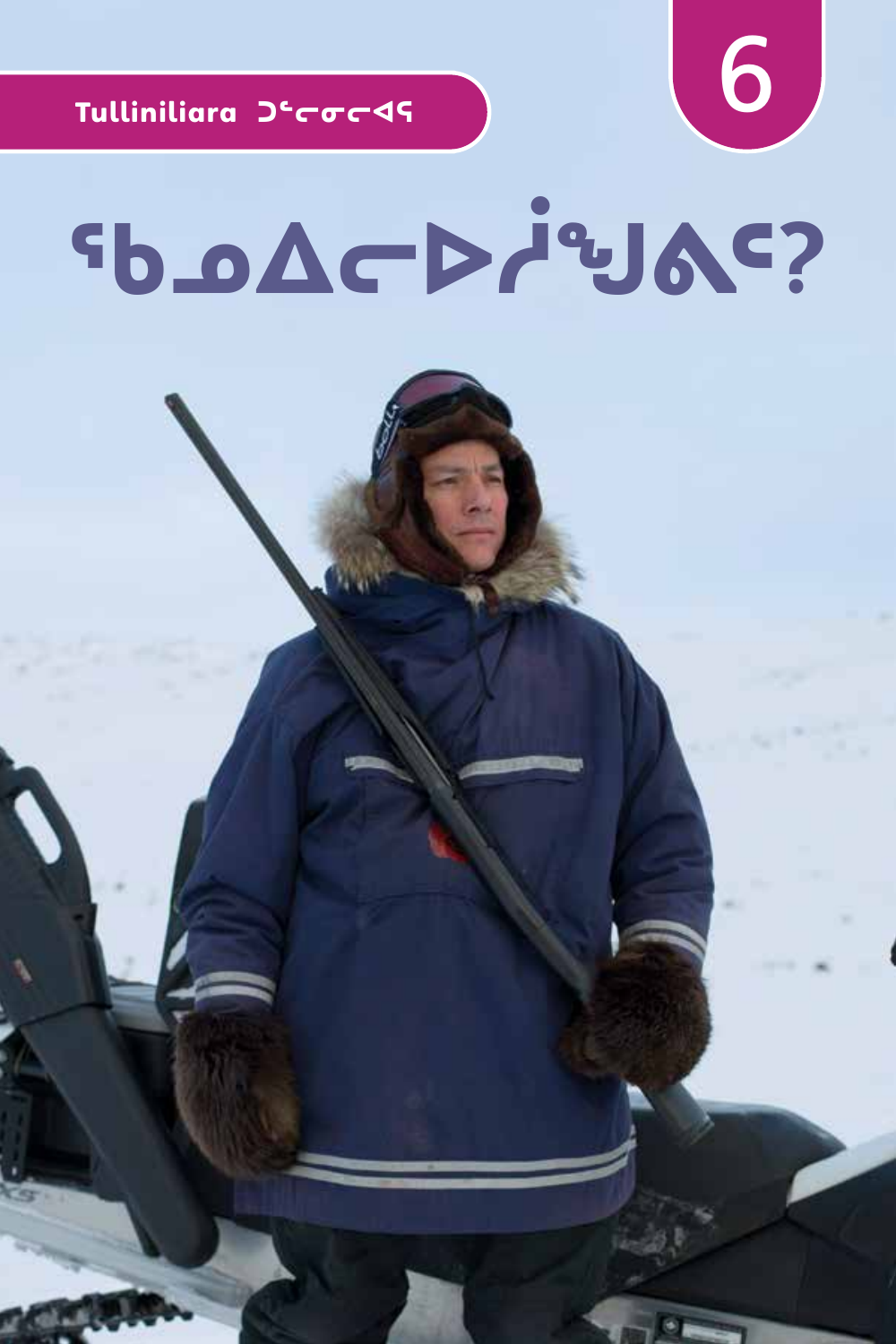This book is part of the Tulliniliara Reading Series, developed by the Department of Family Services in Nunavut. The Tulliniliara Reading Series is a unique, Nunavut-developed literacy initiative that infuses awareness of skills, interests, and careers into a culturally appropriate reading program.

The Tulliniliara Reading Series was developed to support the reading level guidelines outlined in Uqalimaariuqsaniq, the Department of Education's guided reading program. Uqalimaariuqsaniq is a sequential and progressive Inuktitut reading program that supports students in their development from emergent to fluent readers.

The Tulliniliara Reading Series will inform readers about jobs available in their community. It will also provide opportunities for readers to consider their own interests and skills when thinking about future work. Awareness of career possibilities at a young age will better prepare children to understand the opportunities that are open to them and the importance of staying in school.

These books represent the Department of Family Services' investment in the early development of our future workforce.

### SOLO DOCK



#### Book details

| Level:                                         | 6                                                                                                 |
|------------------------------------------------|---------------------------------------------------------------------------------------------------|
| Text Type:                                     | Non-fiction                                                                                       |
| Vocabulary:                                    | Careers, verbs, and nouns                                                                         |
| Number of chunks per page:                     | 5                                                                                                 |
| <b>Number of repeating</b><br>chunks per page: | 2                                                                                                 |
| <b>Frequently used chunks:</b>                 | The chunks $-\frac{\lambda}{\Omega}$ and $-\frac{\lambda}{\Omega}$<br>are practised in this book. |

∩∩S **ΔΩΦ** 

**JECOL ᒫᒃ ᐊᔅᑉᓛᑦ**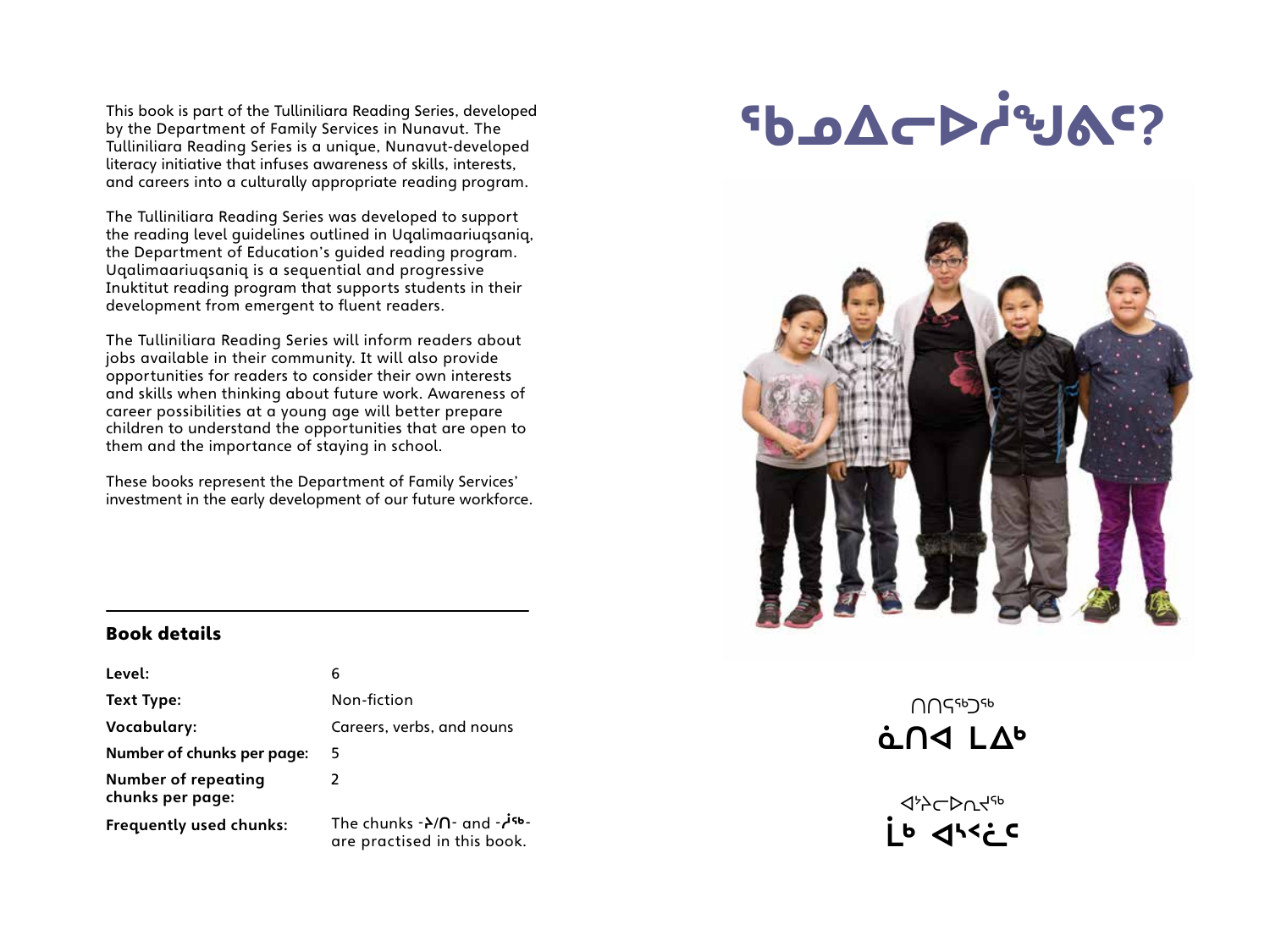

##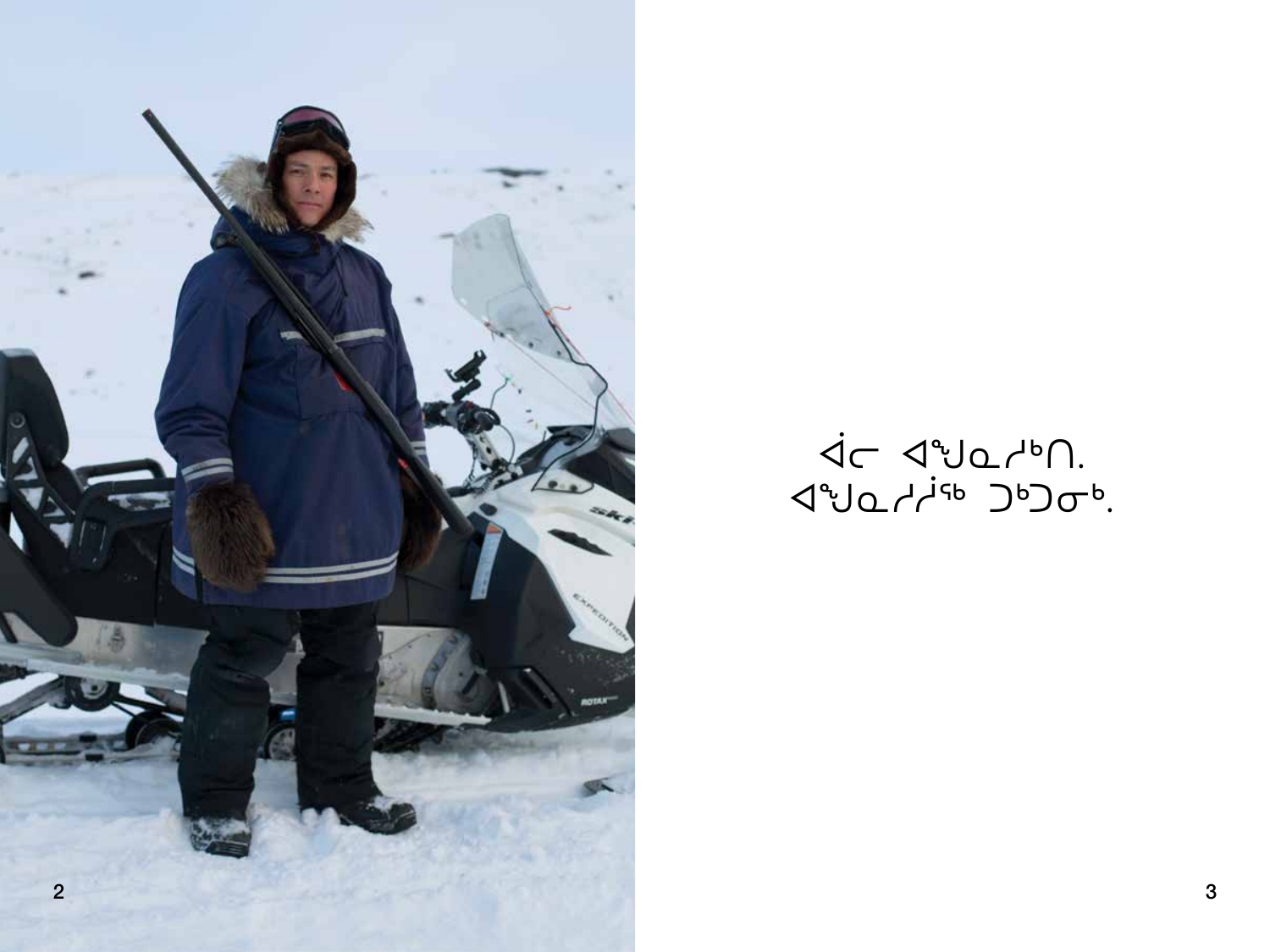

#### $\overline{A}^{\prime}A^{\alpha}$   $\Delta\subset\Delta\Delta$ . ΔΕΥΔΚΟΜΑ SDDASGTD.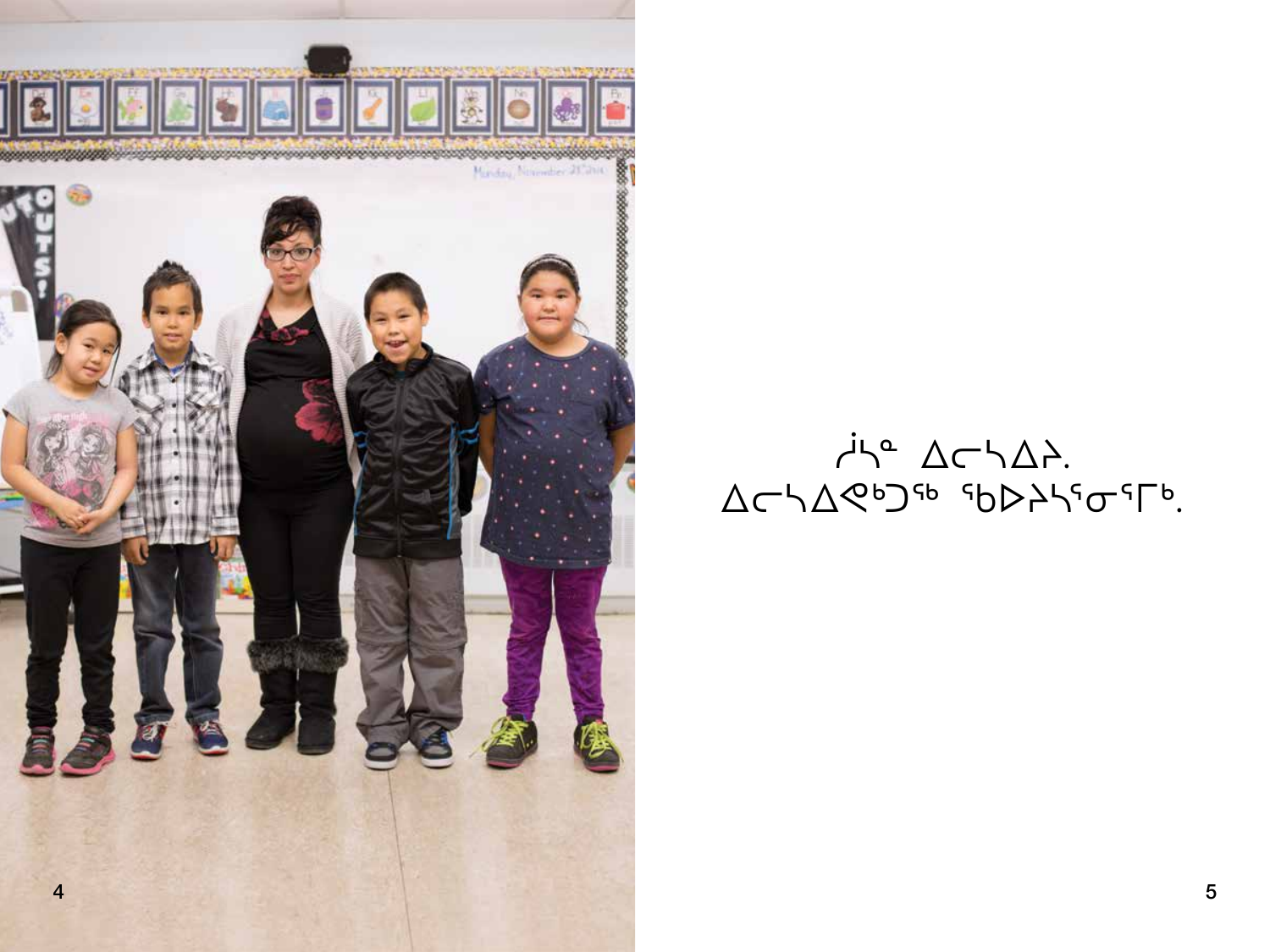

### ÀC hat. Aborbisb.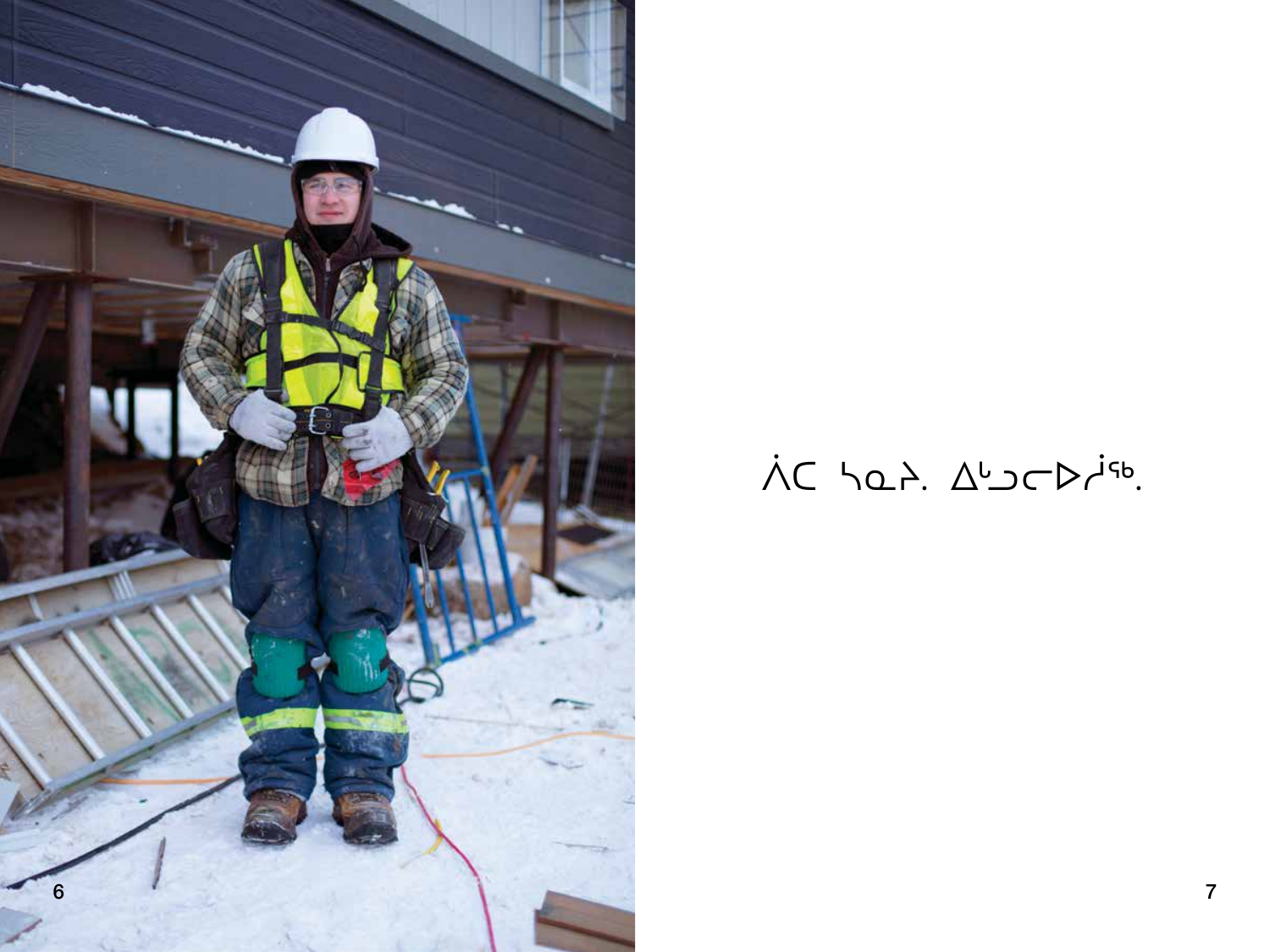

#### $C^{\alpha}$  spc $\bigcup_{\alpha} C$ .  $\Delta \rho c$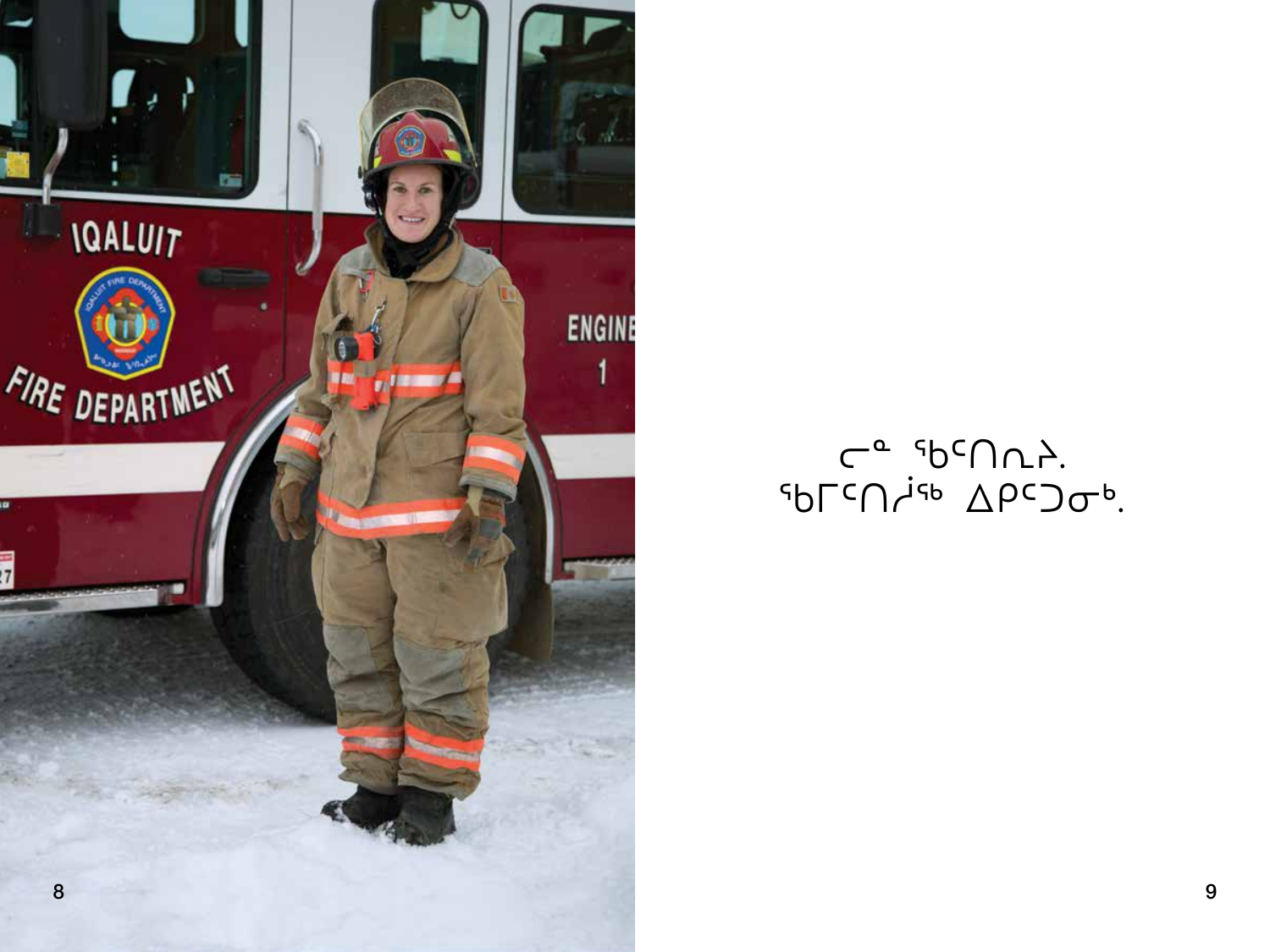

#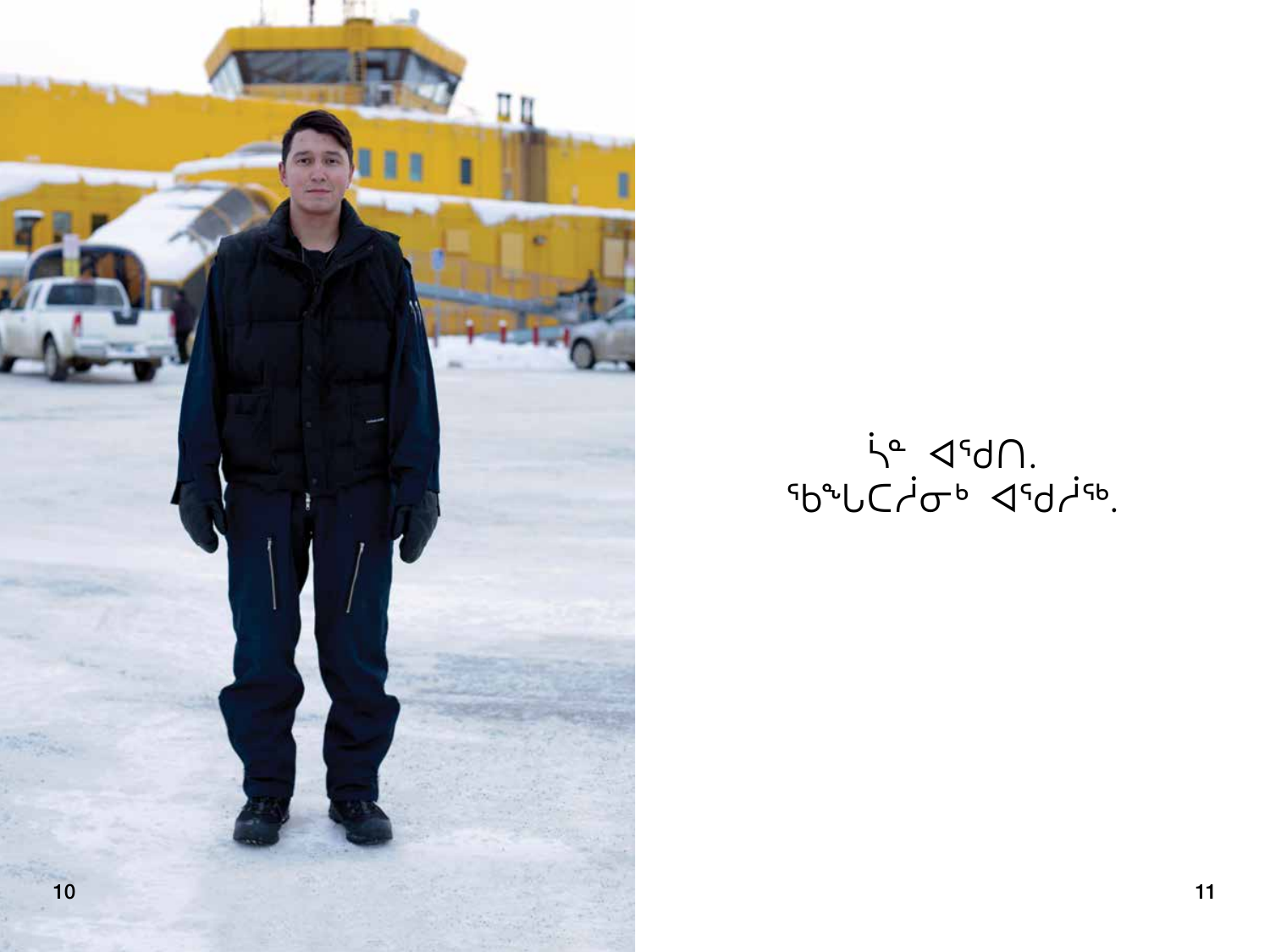

<u></u>ΩΩ<sup>с</sup>∩°σΓΣσ<sup>ь</sup> Δbτ/ic.

Published in Canada by **Inhabit Education** www.inhabiteducation.com

Design and layout copyright © 2017 by Government of Nunavut Text copyright © 2017 by Government of Nunavut Photographs copyright © 2017 by Government of Nunavut

All rights reserved. The use of any part of this publication reproduced, transmitted in any form or by any means, electronic, mechanical, photocopying, recording, or otherwise, or stored in a retrievable system, without written consent of the publisher, is an infringement of copyright law.

Printed and bound in Canada

ISBN 978-1-77266-356-3